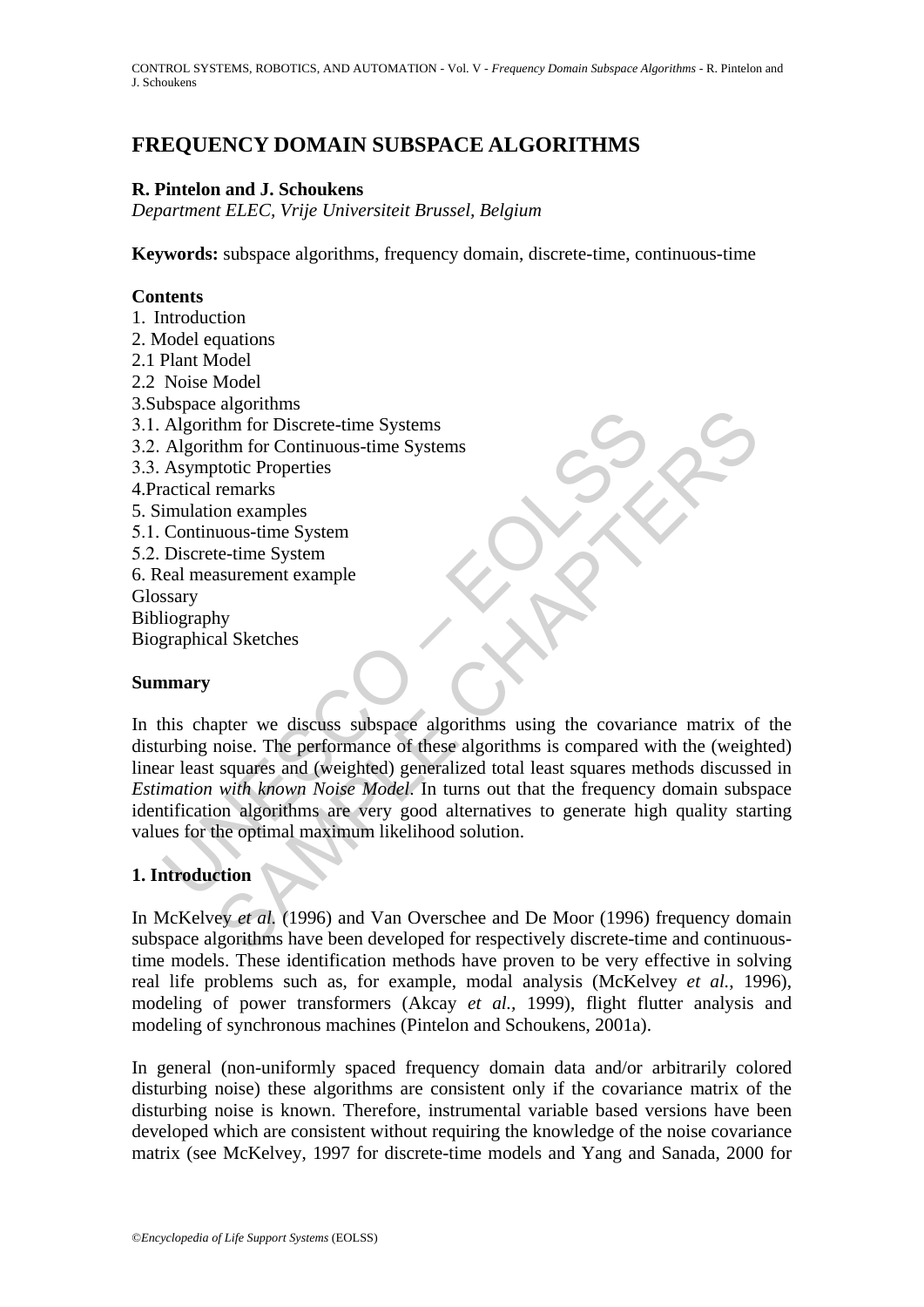continuous-time models). Since the algorithms using the noise covariance matrix have better statistical properties than the instrumental variable based versions, and since the required noise information can easily be obtained from a small number of independent repeated experiments (see *Estimation with unknown Noise Models*), we limit the discussion to the methods requiring the noise covariance matrix.

The chapter is organized as follows. Section 2 develops the basic model equations (plant and noise models) used by the frequency domain subspace algorithms. A detailed description of the algorithms using the true noise covariance matrix is given in Section 3. The assumptions commonly made in subspace identification are that the input is exactly known and that the system is proper.

pares the performance of the subspace algorithms with some<br>ussed in *Estimation with known Noise Model*. Finally, Sectio<br>coach on a real measurement example. To simplify the notat<br>usion to single input, single output syst the performance of the subspace algorithms with some of the estimation with known Noise Model. Finally, Section 6 illustrates<br>
in *Estimation with known Noise Model*. Finally, Section 6 illustrates<br>
to single input, singl What to do if these assumptions are not met is discussed in Section 4. Section 5 compares the performance of the subspace algorithms with some of the estimators discussed in *Estimation with known Noise Model*. Finally, Section 6 illustrates the approach on a real measurement example. To simplify the notations we limit the discussion to single input, single output systems. Extension of the results to multivariable systems is straightforward (McKelvey *et al.,* 1996 and Van Overschee and De Moor, 1996).

# **2. Model Equations**

# **2.1. Plant Model**

Consider a proper,  $n_a$ th order single input single output system. The relation between the input  $u(t)$  and the output  $y(t)$  can be written under state space representation form as, respectively,

$$
\frac{dx(t)}{dt} = Ax(t) + Bu(t)
$$
  
y(t) = Cx(t) + Du(t) (1)

for continuous-time systems, and

$$
x(t+1) = Ax(t) + Bu(t)
$$
  
\n
$$
y(t) = Cx(t) + Du(t)
$$
\n(2)

for discrete-time systems, where  $x(t) \in R^{n_a}$  is the state vector. The frequency domain subspace algorithms estimate the parameters  $A \in \mathbb{R}^{n_a \times n_a}$ ,  $B \in \mathbb{R}^{n_a \times 1}$ ,  $C \in \mathbb{R}^{1 \times n_a}$  and  $D \in \mathbb{R}$  from a transformed version of the state space equations (1) and (2). These are constructed as follows.

Assume that the input is periodic and that the steady state response over an integer number of periods is observed. The discrete Fourier transform (DFT) of (1) and (2) then becomes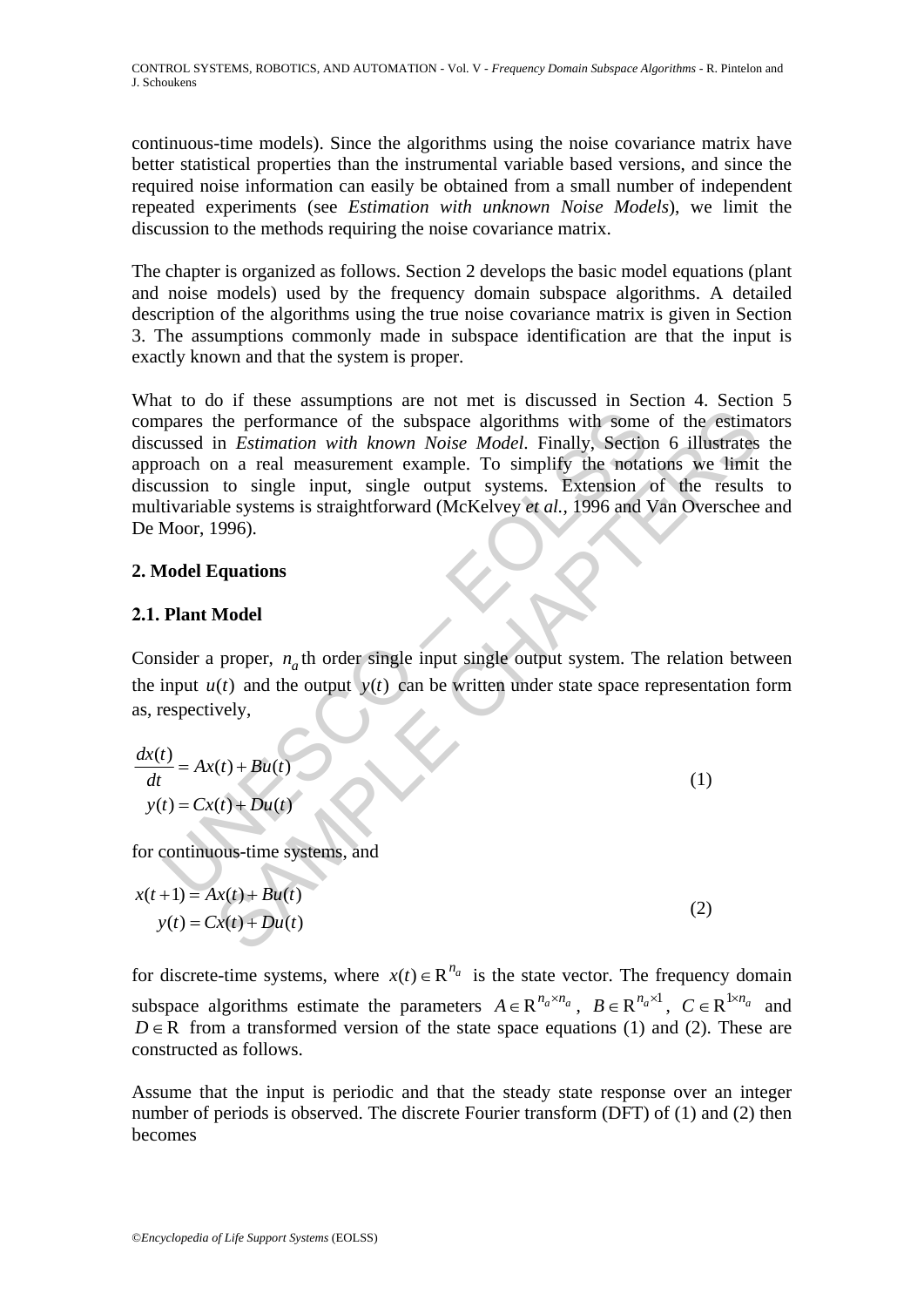$$
\xi_k X(k) = AX(k) + BU(k)
$$
  
\n
$$
Y(k) = CX(k) + DU(k)
$$
\n(3)

with 
$$
Z(k)
$$
,  $Z = U, Y, X$ , the DFT of  $z(t)$ ,  $z = u, y, x$   
\n
$$
Z(k) = \frac{1}{\sqrt{N}} \sum_{t=0}^{N-1} z(t) e^{-j2\pi kt/N}
$$
\n(4)

and where  $\xi = z$  for discrete-time systems and  $\xi = s$  for continuous-time systems. Recursive use of the second and the first equation of (3) gives

$$
\xi_k^p Y(k) = \xi_k^{p-1} (C\xi_k X(k) + D\xi_k U(k))
$$
  
=  $\xi_k^{p-1} (CAX(k) + CBU(k) + D\xi_k U(k))$   
= ...  
=  $CA^p X(k) + (CA^{p-1}B + CA^{p-2}B\xi_k + ... + CB\xi_k^{p-1} + D\xi_k^p)U(k)$  (5)

Writing the last equation of (5) for  $p = 0, 1, ..., r - 1$  ( $r > n_a$ ) on top of each other gives

$$
W_r(k)Y(k) = O_r X(k) + S_r W_r(k)U(k)
$$
\n(6)

with

$$
= \xi_k^{p-1}(CAX(k) + CBU(k) + D\xi_k U(k))
$$
  
\n
$$
= ...
$$
  
\n
$$
= CA^p X(k) + (CA^{p-1}B + CA^{p-2}B\xi_k + ... + CB\xi_k^{p-1} + D\xi_k^p)U(k)
$$
  
\nWriting the last equation of (5) for  $p = 0, 1, ..., r-1$  ( $r > n_a$ ) on top of each other give  
\n
$$
W_r(k)Y(k) = O_r X(k) + S_r W_r(k)U(k)
$$
  
\nwith  
\n
$$
W_r(k) = \begin{bmatrix} 1 \\ \xi_k \\ \vdots \\ \xi_k \end{bmatrix}, O_r = \begin{bmatrix} C \\ CA \\ \vdots \\ CA^{r-1} \end{bmatrix}
$$
 and  $S_r = \begin{bmatrix} D & 0 & ... & 0 & 0 \\ 0 & D & ... & 0 & 0 \\ ... & ... & ... & ... & ... \\ CA^{r-2}B & CA^{r-3}B & ... & CB & D \end{bmatrix}$  (7)  
\nCollecting (6) for  $k = 1, 2, ..., F$  gives  
\n
$$
Y = O_r X + S_r U
$$
 (8)  
\nwith

Collecting (6) for  $k = 1, 2, ..., F$  gives

$$
\mathbf{Y} = O_r \mathbf{X} + S_r \mathbf{U} \tag{8}
$$

with

$$
\mathbf{Y} = [W_r(1)Y(1) W_r(2)Y(2) ... W_r(F)Y(F)],
$$
  
\n
$$
\mathbf{U} = [W_r(1)U(1) W_r(2)U(2) ... W_r(F)U(F)],
$$
  
\n
$$
\mathbf{X} = [X(1) X(2) ... (F)].
$$
\n(9)

The complex data matrices **Y** and **U** have *r* rows and *F* columns. **X** is a complex  $n_a$  by *F* matrix, and  $O_r$  and  $S_r$  are, respectively, real *r* by  $n_a$  and *r* by *r* matrices. Equation (8) is converted in a real set of equations as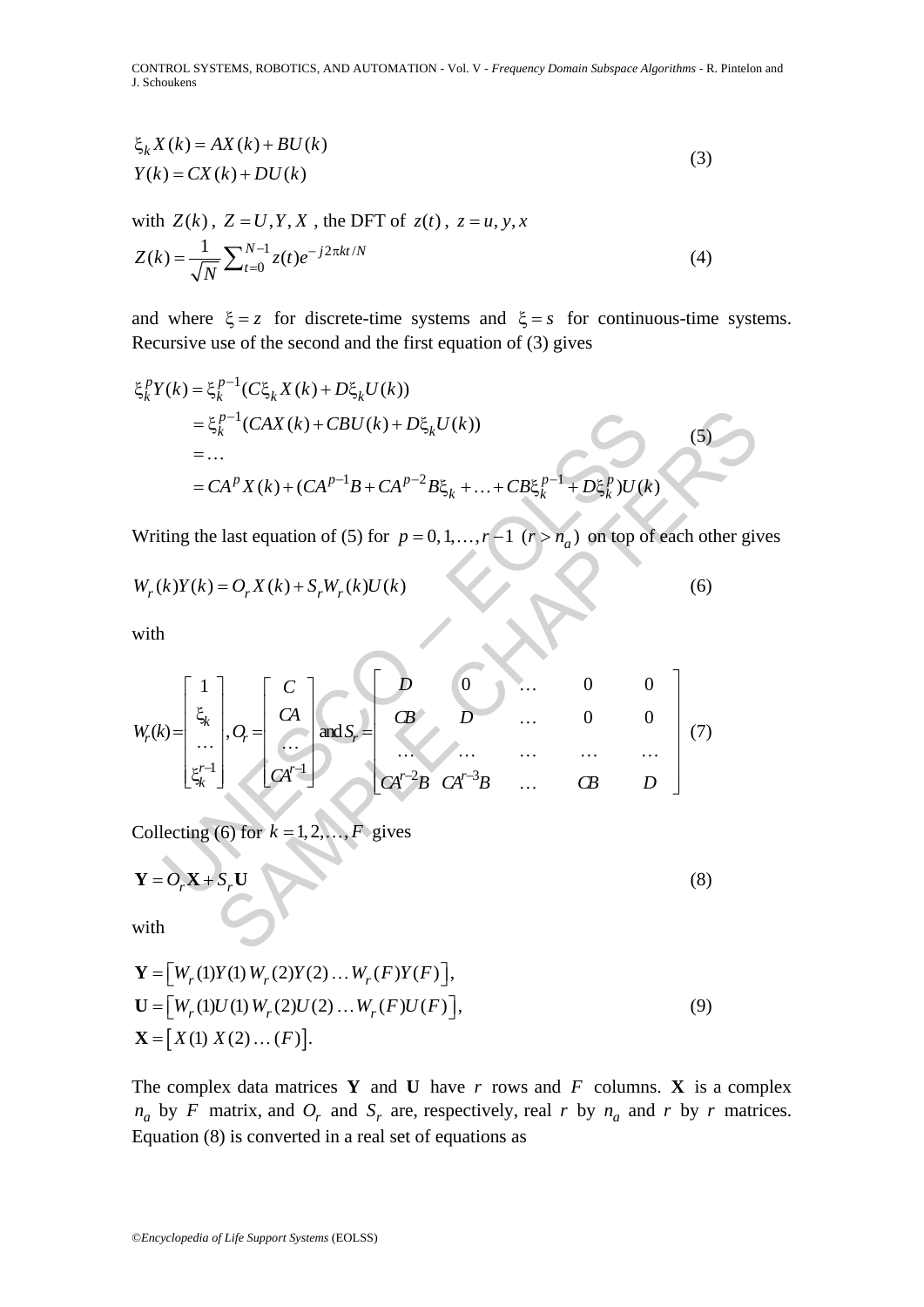$$
\mathbf{Y}^{\text{re}} = O_r \mathbf{X}^{\text{re}} + S_r \mathbf{U}^{\text{re}}\,,\tag{10}
$$

where  $\left( \ \right)$ <sup>re</sup> locates the real and imaginary parts beside each other, for example,

$$
\mathbf{Y}^{\text{re}} = [\text{Re}(\mathbf{Y}) \text{ Im}(\mathbf{Y})] \tag{11}
$$

Equation (10) with *r* larger than the model order  $n_a$ , is the basic model used in frequency domain subspace identification.

The extended observability matrix  $O_r$  has the following shift property

$$
O_{r[1:r-1,:]}A = O_{r[2:r,:]},
$$
\n(12)

 $x$ -1,:1<sup>A</sup> =  $O_{r[2r,1]}$ ,<br>
ch will be used in the identification procedure.  $O_r$  is not unique choice of the state variables. Indeed, replacing  ${}^{1}AT$ ,  $T^{-1}B$ ,  $CT$ ,  $D$ ,  $T^{-1}X$ ), with  $T$  an invertible matrix, in the  $= O_{r(2r,:)}$ , (12)<br>
be used in the identification procedure.  $O_r$  is not unique since it depend<br>
ce of the state variables. Indeed, replacing  $(A, B, C, D, X)$ <br>  $^{-1}B, CT, D, T^{-1}X$ , with T an invertible matrix, in the state space which will be used in the identification procedure.  $O<sub>r</sub>$  is not unique since it depends on the choice of the state variables. Indeed, replacing  $(A, B, C, D, X)$  by  $(T^{-1}AT, T^{-1}B, CT, D, T^{-1}X)$ , with *T* an invertible matrix, in the state space equations (3), does not change the input-output transfer function

$$
G(\xi) = C(\xi I_{n_a} - A)^{-1}B + D
$$
\n(13)

but does change  $O_r$  to  $O_rT$ . Note that  $O_rX$  and  $S_r$  in model equation (8) are invariant w.r.t. the invertible transformation *T* .

Since *A*, *B* and *C* are not unique, one may wonder how the quality of the estimates  $\hat{A}$ ,  $\hat{B}$  and  $\hat{C}$  can be evaluated. This is possible by referring the estimates  $\hat{A}$ ,  $\hat{B}$  and  $\hat{C}$ to one particular (true or noisy) state space realization *A* , *C*

$$
\hat{A}_T = T^{-1}\hat{A}T, \quad \hat{B}_T = T^{-1}\hat{B} \text{ and } \hat{C}_T = \hat{C}T \text{ with } T = \hat{O}_r^+O_r,
$$
\n(14)

where + is the Moore-Penrose pseudo-inverse  $(\hat{O}_r^+ = (\hat{O}_r^T \hat{O}_r)^{-1} \hat{O}_r^T)$ , and where  $O_r$ ,  $\hat{O}_r$  are defined as in (7) using, respectively,  $(A, C)$  and  $(\hat{A}, \hat{C})$ . Note that applying a similarity transformation *P* to  $\hat{A}$ ,  $\hat{B}$  and  $\hat{C}$  does not change  $\hat{A}_T$ ,  $\hat{B}_T$  and  $\hat{C}_T$ . Hence, it is possible to calculate the sample mean and sample covariance matrices of  $\hat{A}_T$ ,  $\hat{B}_T$ and  $\hat{C}_T$ . To simplify the notations the subscript *T* will be dropped in the sequel of the paper.

For identifiability purposes it will be assumed that the state space realization (3) is observable,  $rank(O_r) = n_a$  for any  $r \ge n_a$ , and controllable,  $rank([B \ AB \dots A^{q-1}B]) = n_a$  for any  $q \ge n_a$ .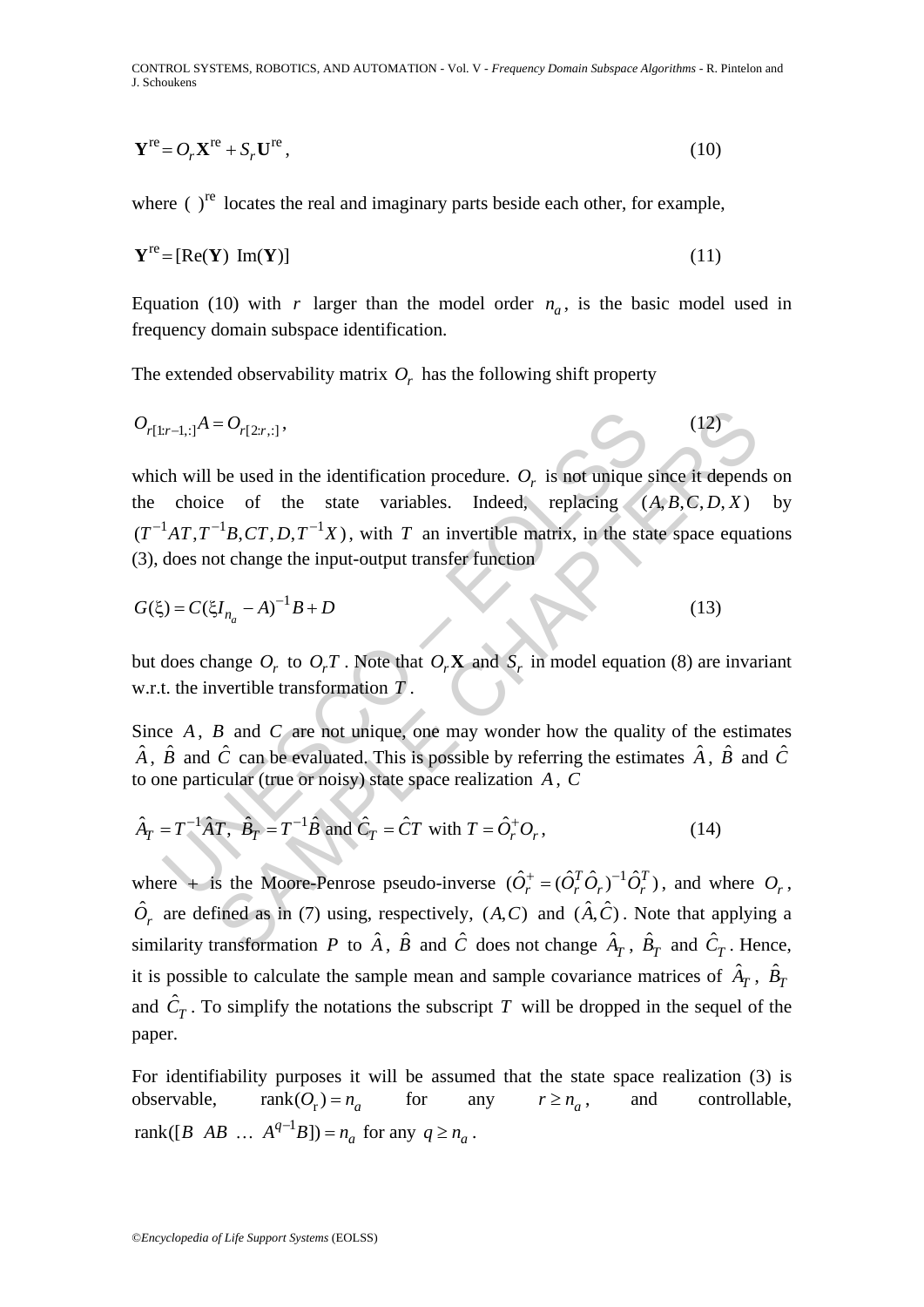#### **3 . Noise Model**

The theory is developed assuming that the input is exactly known and that the output is observed with errors

$$
U(k) = U0(k)
$$
  

$$
Y(k) = Y0(k) + NY(k)
$$
 (15)

with  $U_0(k)$ ,  $Y_0(k)$  the true input and output DFT spectra, and  $N_V(k)$  the noise errors.

 $N_Y(k)$  has zero mean  $E\{N_Y(k)\}=0$ , variance  $\sigma_Y^2(k) = \text{var}(N_Y(k)) = E\{|N_Y(k)|^2\}$ , and is independent of  $Y_0(k)$ . What to do if also the input observations are noisy is discussed in Section 4, Practical Remarks. For noisy output DFT spectra  $Y(k)$ , model (10) becomes

$$
\mathbf{Y}^{\text{re}} = O_r \mathbf{X}^{\text{re}} + S_r \mathbf{U}^{\text{re}} + \mathbf{N}^{\text{re}}_{\mathbf{Y}},\tag{16}
$$

where  $N_V$  has the same structure as Y in (9).

### **3. Subspace Algorithms**

Section 4, Practical Remarks. For noisy output DFT spectra<br>
omes<br>  $= O_r \mathbf{X}^{\text{re}} + S_r \mathbf{U}^{\text{re}} + \mathbf{N}_\mathbf{Y}^{\text{re}}$ ,<br>
re  $\mathbf{N}_\mathbf{Y}$  has the same structure as **Y** in (9).<br> **ubspace Algorithms**<br>
space identification a 4, Practical Remarks. For noisy output DFT spectra  $Y(k)$ , model<br>  $e^x + S_r U^{re} + N_f^{re}$ ,<br>
has the same structure as **Y** in (9).<br>
Le **Algorithms**<br>
identification algorithms are basically a three step procedure. First,<br>  $\gamma$ , o Subspace identification algorithms are basically a three step procedure. First, an estimate  $\hat{O}_r$  of the extended observability matrix is obtained using model (16). This is the most difficult step and consists mainly of eliminating the term depending on the input and reducing the noise influence.

Next,  $\hat{A}$  and  $\hat{C}$  are found as the least squares solution of the overdetermined set of equations (12) and as the first row of  $\hat{O}_r$  (see (7)) respectively. Finally,  $\hat{B}$  and  $\hat{D}$  are found as the linear least squares solution of

$$
V_{\text{SUB}}(C, D, \hat{A}, \hat{C}, Z) = \sum_{k=1}^{F} W^2(k) \left| Y(k) - [\hat{C}(\xi_k I_{n_a} - \hat{A})^{-1} B + D] U(k) \right|^2, \quad (17)
$$

where  $W(k)$  is a well chosen real weighting function.

We present two algorithms, one for discrete-time systems  $(\xi = z)$ , based on McKelvey *et al.*, (1996), and one for continuous-time system  $(\xi = s)$ , based on Van Overschee and De Moor (1996). The numerically efficient implementation of these algorithms is due to Verhaegen (1994).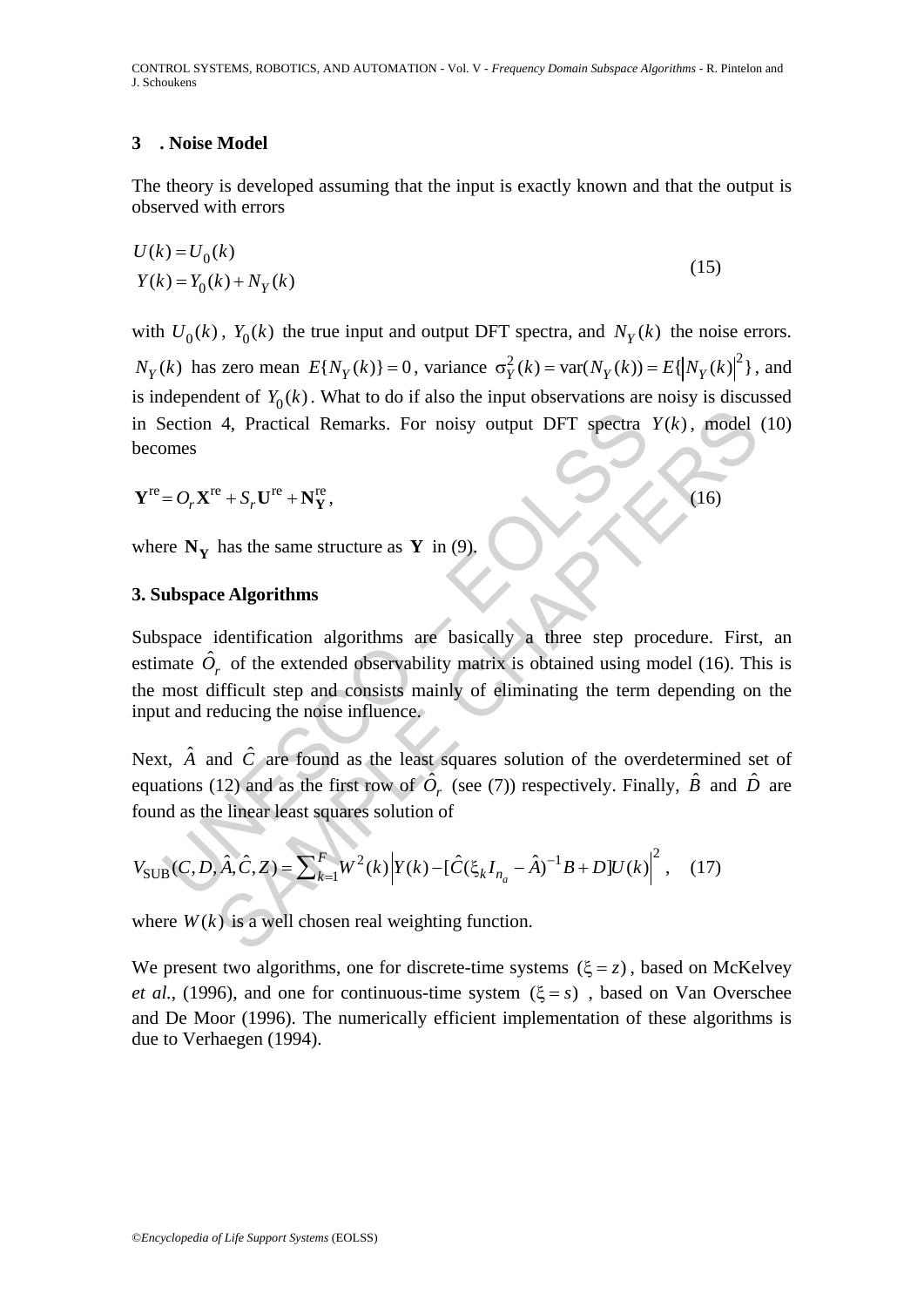- -

-

# TO ACCESS ALL THE **19 PAGES** OF THIS CHAPTER, [C](https://www.eolss.net/ebooklib/sc_cart.aspx?File=E6-43-08-03)[lick here](http://www.eolss.net/Eolss-sampleAllChapter.aspx)

#### **Bibliography**

Akcay, H., S. M. Islam and B. Ninness (1999). Subspace-based identification of power transformer models from frequency response data. *IEEE Trans. on Instrumentation and Measurement,* vol. IM-48, no. 3, pp. 700-704. [A real modeling problem solved by subspace identification].

Guillaume, P., I. Kollár, and R. Pintelon (1996). Statistical analysis of nonparametric transfer function estimates. *IEEE Trans. on Instrumentation and Measurement,* vol. IM-45, no. 2, pp. 594-600. [Studies the bias and the variance of different frequency response function estimators].

McKelvey, T., H. Akçay and L. Ljung (1996). Subspace-based multivariable system identification from frequency response data, *IEEE Trans. on Automatic Control,* vol. 41, no. 7, pp. 960-979. [Overview of frequency domain subspace algorithms for discrete-time systems].

. 700-704. [A real modeling problem solved by subspace identification].<br>
laume, P., I. Kollár, and R. Pintelon (1996). Statistical analysis of nonparam<br>
atates. *IEEE Trans. on Instrumentation and Measurement*, vol. IM-45 At [A real modeling problem solved by subspace identification].<br>
44. [A real modeling problem solved by subspace identification].<br>
44. [A real modeling problem solved by subspace identification].<br>
44. [A real modeling pro McKelvey, T. (1997). Frequency domain system identification with instrumental variable based subspace algorithm, *Proceedings of the 1997 ASME Design Engineering Technical Conferences,* Sacramento, California, Sept. 14-17, pp. 1-8. [A consistent subspace algorithm that does not require the knowledge of the covariance matrix of the disturbing noise].

Pintelon, R. and J. Schoukens (2001a). *System Identification: a Frequency Domain Approach.* IEEE Press, Piscataway. [A comprehensive overview of frequency domain system identification].

Pintelon, R. and J. Schoukens (2001b). Frequency domain subspace system identification using nonparametric noise models, *Internal note RP1.2001,* Vrije Universiteit Brussel, dept. ELEC, Pleinlaan 2, 1050 Brussel (Belgium). [Use of non-parametric noise models in subspace algorithms].

Rolain, Y. and R. Pintelon (1999). Generating robust starting values for frequency-domain transfer function estimation. *Automatica*, vol. 35, pp. 965-973. [Generation of high quality starting values for nonlinear minimization schemes such as the nonlinear least squares and the maximum likelihood estimators].

Rolain, Y., R. Pintelon, K. Q. Xu, and H. Vold (1995). Best conditioned parametric identification of transfer function models in the frequency domain. *IEEE Trans. on Automatic Control,* vol. AC-40, no. 11, pp. 1954-1960. [Identification of very high order systems using orthogonal polynomials].

Van Overschee, P. and B. De Moor (1996). Continuous-time frequency domain subspace system identification, *Signal Processing,* vol. 52, no. 2, pp. 179-194. [Continuous-time subspace algorithm based on orthogonal polynomials].

Verhaegen, M. (1994). Identification of the deterministic part of MIMO state space models given in innovations form from input-output data. *Automatica,* vol. 30, no. 1, pp. 61-74. [Numerical efficient implementation of subspace algorithms].

Yang Z. J. and S. Sanada (2000). Frequency domain subspace identification with the aid of the woperator, *Electrical Engineering in Japan,* vol. 132, no. 1, pp. 46-56. [Continuous-time subspace algorithm based on the bilinear transformation]

#### **Biographical Sketches**

**Rik Pintelon** was born in Ghent, Belgium, on December 4, 1959. He received the degree of electrical engineer (burgerlijk ingenieur) in July 1982, the degree of doctor in applied sciences in January 1988, and